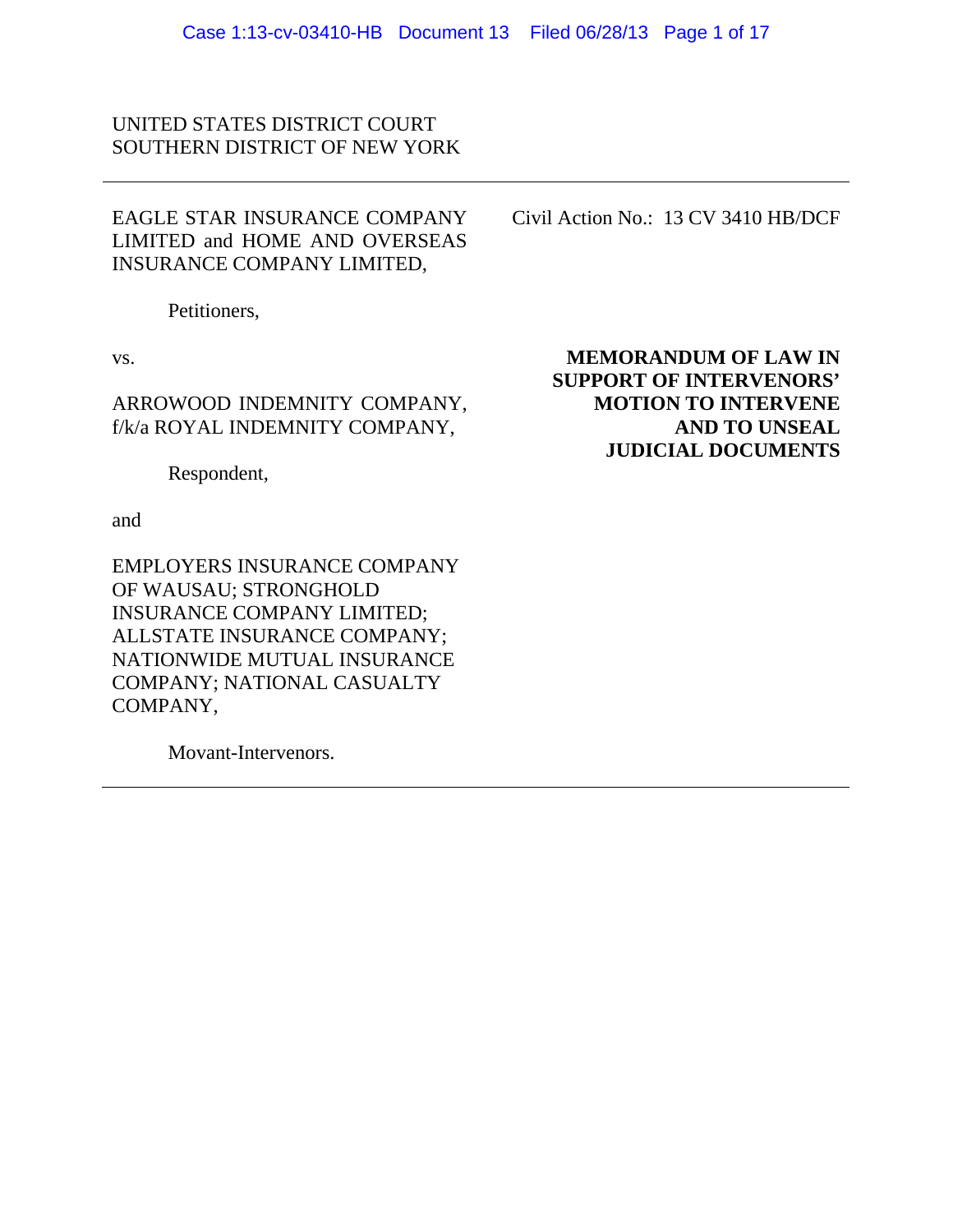# **TABLE OF CONTENTS**

| I.  |           |  |
|-----|-----------|--|
|     | A.        |  |
|     | <b>B.</b> |  |
| II. |           |  |
|     |           |  |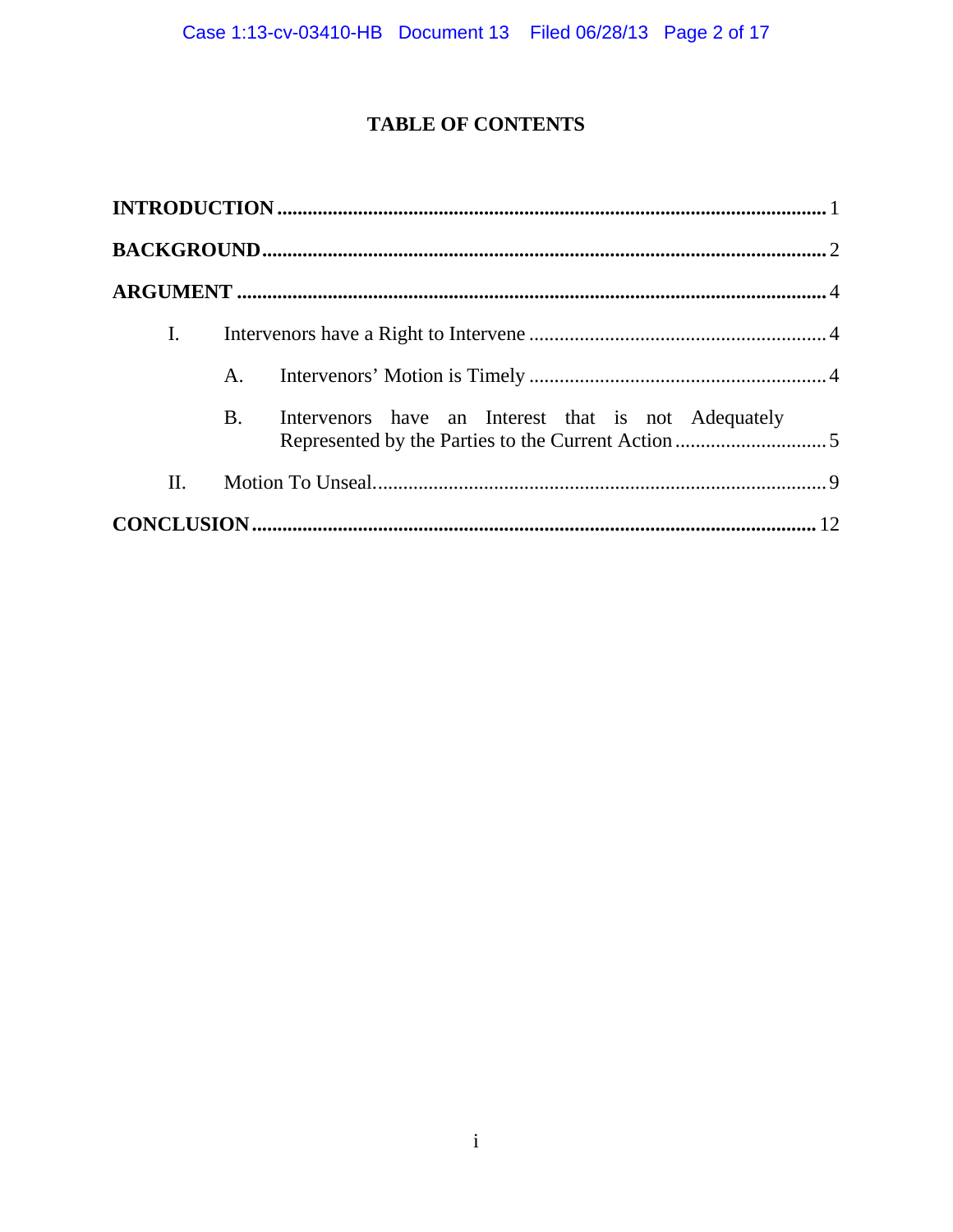# **TABLE OF AUTHORITIES**

# **Case Law**

| Aioi Nissay Dowa Ins. Co. v. Prosight SpecialtyManagement Co.,<br>No. 12 CIV 3274, 2012 WL 3583176 (S.D.N.Y. Aug. 21, 2012) 1, 9, 10 |
|--------------------------------------------------------------------------------------------------------------------------------------|
|                                                                                                                                      |
| Century Indemnity Co. v. AXA Belgium, 11 CIV 7263, 2012 WL 4354816                                                                   |
| Lugosch v. Pyramid Co. of Onomdaga, 435 F.3d 110 (2d Cir. 2006) 1, 5                                                                 |
| Diversified Group, Inc. v. Daugerdas, 217 F.R.D. 152 (S.D.N.Y. 2003) 4, 10                                                           |
| Generali- U.S. Branch v. Arrowood Indemnity Co., 13-cv-03401-WHP                                                                     |
|                                                                                                                                      |
| Istithmar World PJSC v. Amato, 12 Civ 7472, 2013 WL 66478                                                                            |
|                                                                                                                                      |
| Koch v. Greenberg, 07 CIV 9600 (BSJ/DF), 2012 WL                                                                                     |
|                                                                                                                                      |
| Techcapital Corp. v. Amoco Corp, 99 CIV 5093(AGS),                                                                                   |
| Topalian v. Hartford Life Ins. Co., __ F.Supp.2d __,                                                                                 |
| <b>Other</b>                                                                                                                         |
|                                                                                                                                      |
|                                                                                                                                      |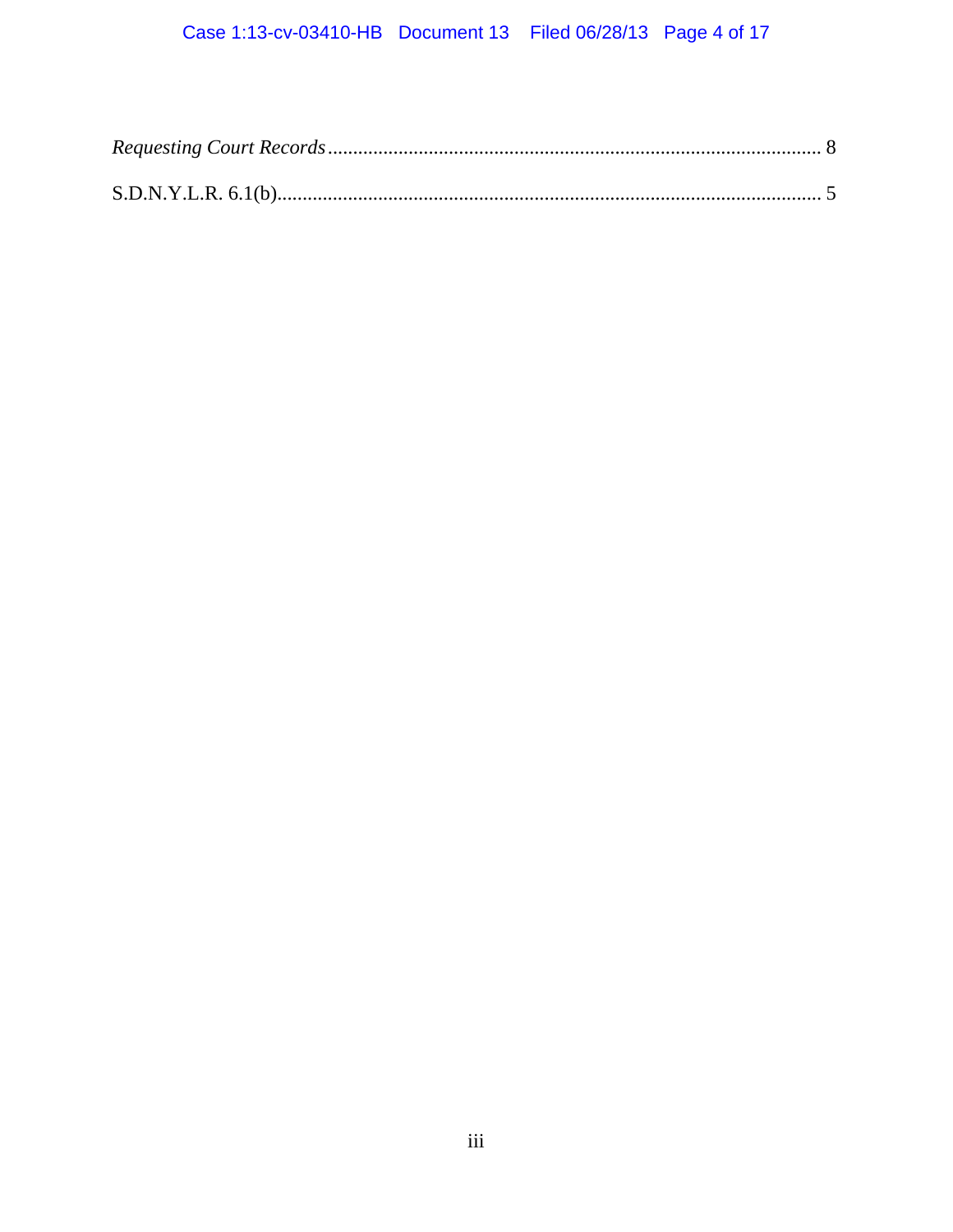### **INTRODUCTION**

Final arbitration awards which are submitted to federal district courts for confirmation are judicial documents to which the public is entitled access. Yet, in conjunction with the pending motion to confirm, the parties to this action, apparently without submitting any substantive documentation demonstrating why the award should be removed from the public record, filed it under seal. Employers Insurance Company of Wausau, Nationwide Mutual Insurance Company, National Casualty Company, Stronghold Insurance Company Limited, and Allstate Insurance Company (collectively the "Intervenors") now seek to intervene for the limited purpose of removing the seal from the final award.

It is well-settled that the "public has both a common law and a 'qualified First Amendment right' of access to 'judicial documents' and judicial proceedings." *See, e.g., Aioi Nissay Dowa Ins. Co. v. Prosight Specialty Management Co.,* No. 12 CIV 3274, 2012 WL 3583176, at \*5 (S.D.N.Y. Aug. 21, 2012) (citing *Lugosch v. Pyramid Co. of Onomdaga,* 435 F.3d 110, 119-20 (2d Cir. 2006)). In applying this principle, courts in this district have routinely found that the "documents filed in connection with a petition to confirm an arbitration award (including the Final Award itself) are 'judicial documents' that directly affect the Court's adjudication of that petition" and, thus, are to be given a strong presumption of access. *Id.* at \*6. This right of access is so fundamental to our judicial system that a court cannot deny public access to a judicial document without a strong countervailing purpose. *Id.* at  $*5$ . Because the parties cannot satisfy this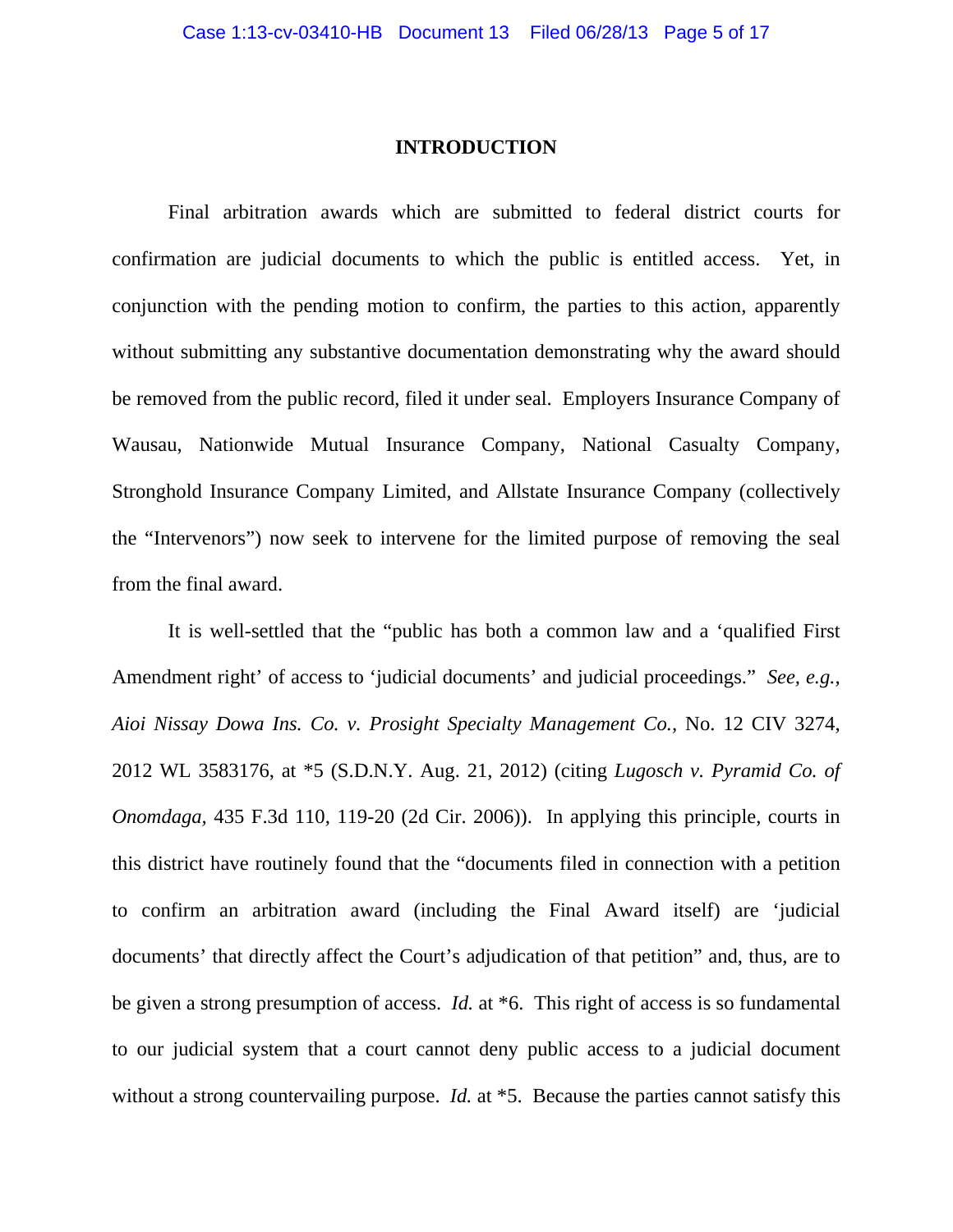heavy burden, Intervenors respectfully request the Court grant their motion to intervene and remove the seal from the final arbitration award.

### **BACKGROUND**

 Petitioners, Eagle Star Insurance Company Ltd. and Home and Overseas Insurance Company Ltd. (collectively "Eagle Star"), instituted this action to confirm an arbitration award entered against Arrowood Indemnity Company ("Arrowood") in an arbitration proceeding between Eagle Star and Arrowood. (Dkt. No. 2.) The arbitration sought to resolve the parties' rights and obligations under certain reinsurance contracts that were effective in 1967. (*Id.* at ¶¶ 6-8.) The award issued by the arbitration panel fully and finally resolved the issue "of whether Arrowood [] properly ceded claims related to its insureds General Motors, Anco Insulators Inc., and Graybar Electric Company, Inc." (*Id.*  at ¶8.) These each reflect insurance claim settlements purportedly already paid by Arrowood to each of "General Motors, Anco Insulators Inc., and Graybar Electric Company, Inc." and then billed by Arrowood to its reinsurers, including Eagle Star and the Intervenors. (Declaration of Keith A. Dotseth (hereinafter "Dotseth Dec.") at ¶ 8; Declaration of John E. Rodewald (hereinafter "Rodewald Dec.") at ¶ 8; and Declaration of Carey G. Child (hereinafter "Child Dec.") at ¶ 8.)

In that regard, Intervenors are currently parties to arbitration proceedings with Arrowood addressing these same issues, involving these very same contracts, and arising from the very same underlying factual circumstances, because they arise from the same insurance settlements and resulting reinsurance claims. Specifically, the reinsurance contracts at issue between Arrowood and Eagle Star were subscription reinsurance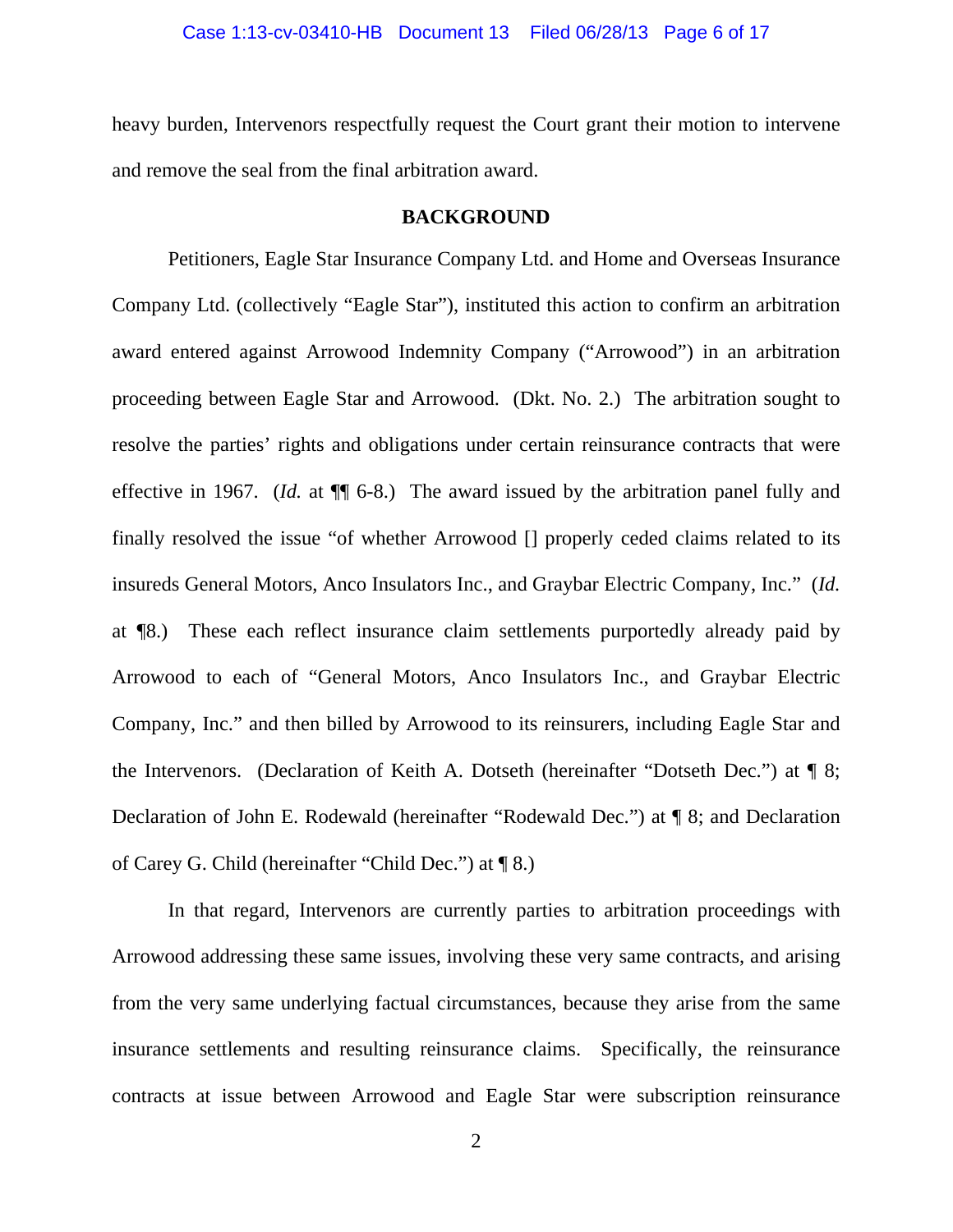#### Case 1:13-cv-03410-HB Document 13 Filed 06/28/13 Page 7 of 17

contracts within a reinsurance program under which the reinsurance obligations to Arrowood were divided amongst a number of "subscribing reinsurers." (Dotseth Dec. at ¶ 4; Rodewald and Child Decs. at ¶¶ 5.) Intervenors, alongside Eagle Star and various other reinsurers, were fellow subscribing reinsurers on those reinsurance contracts. (Dotseth Dec. at ¶ 4; Rodewald and Child Decs. at ¶¶ 6.) Intervenors, like Eagle Star, each disputed the very issue resolved in the arbitration award before this Court: "whether Arrowood [] properly ceded claims related to its insureds General Motors, Anco Insulators Inc., and Graybar Electric Company, Inc." (Dotseth Dec. at ¶ 7; Rodewald and Child Decs. at ¶¶ 9.) Among other things, Intervenors contend that Arrowood's cessions are not just inconsistent with the wording of the reinsurance contracts, but are internally inconsistent as well. (Dotseth Dec. at  $\P$  6; Child Dec. at  $\P$  9.)

In response, Arrowood has commenced separate arbitrations *ad seriatum* against Eagle Star, against each of the Intervenors, and upon information and belief, against a number of other individual subscribing reinsurers. (Dotseth, Rodewald and Child Decs. at ¶¶ 8.) Like the arbitration award that is before this Court, each of those arbitrations will address the question of "whether Arrowood [] properly ceded claims related to its insureds General Motors, Anco Insulators Inc., and Graybar Electric Company, Inc," among others. (Dotseth Dec. at  $\P$  7; Rodewald and Child Decs. at  $\P$  9.) These proceedings involving the Intervenors are still pending in various stages.

 Because the instant action seeks confirmation of a final award that is not only directly relevant to, but directly encompasses, key matters at issue in each of the

3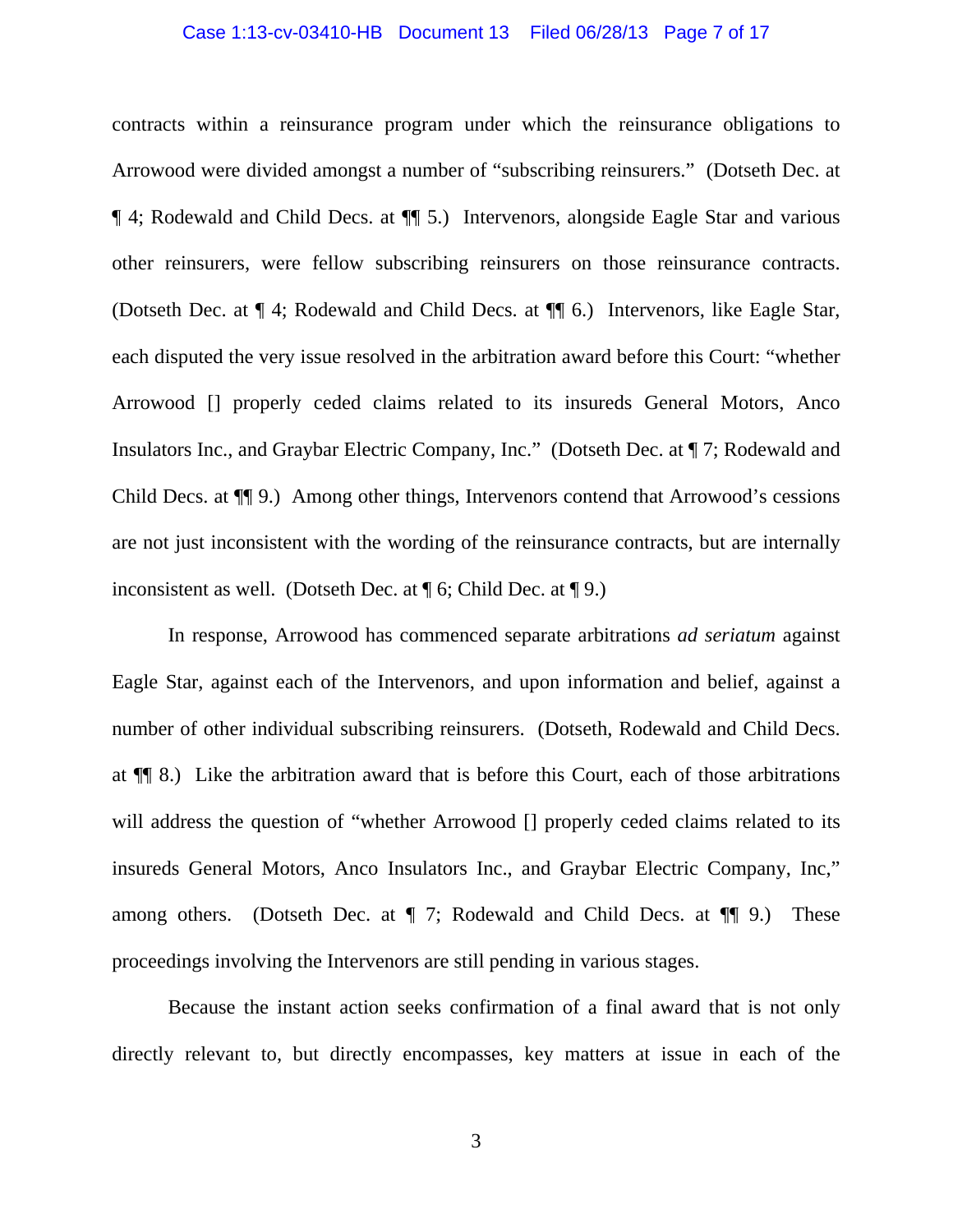Intervenors' current arbitration disputes, the Intervenors seek to intervene for the limited purpose of unsealing the final arbitration award.

## **ARGUMENT**

## **I. Intervenors have a Right to Intervene**

Intervenors seek to intervene for the limited purpose of unsealing the final award. It is well-settled that intervention pursuant to Federal Rule of Civil Procedure 24(b) is the proper procedure for a third-party to seek to modify a protective order in a private suit. *Diversified Group, Inc. v. Daugerdas,* 217 F.R.D. 152, 157 (S.D.N.Y. 2003).

Rule 24(b)(1) provides, in part: "On timely motion the court may permit anyone to intervene who: … (B) has a claim or defense that shares with the main action a common question of law or fact." Fed. R. Civ. Pro.  $24(b)(1)(B)$ . Intervention under this section is within the court's broad discretion. *Berroyer v. U.S.,* 282 F.R.D. 299, 302 (E.D.N.Y. 2012). In exercising this discretion, courts consider whether the intervention will unduly delay or prejudice the adjudication of the original parties' rights. *Id.* Courts also consider factors including: the nature and extent of the intervenor's interests, and the degree to which those interests are adequately represented by other parties. *Id.* at 302-03. It is enough for Rule 24(b) if there is a single common question of law or fact. *Techcapital Corp. v. Amoco Corp,* 99 CIV 5093(AGS), 2001 WL 267010, at\*3 (S.D.N.Y. March 19, 2001).

## **A. Intervenors' Motion is Timely**

There can be no dispute that the instant motion to intervene was timely filed.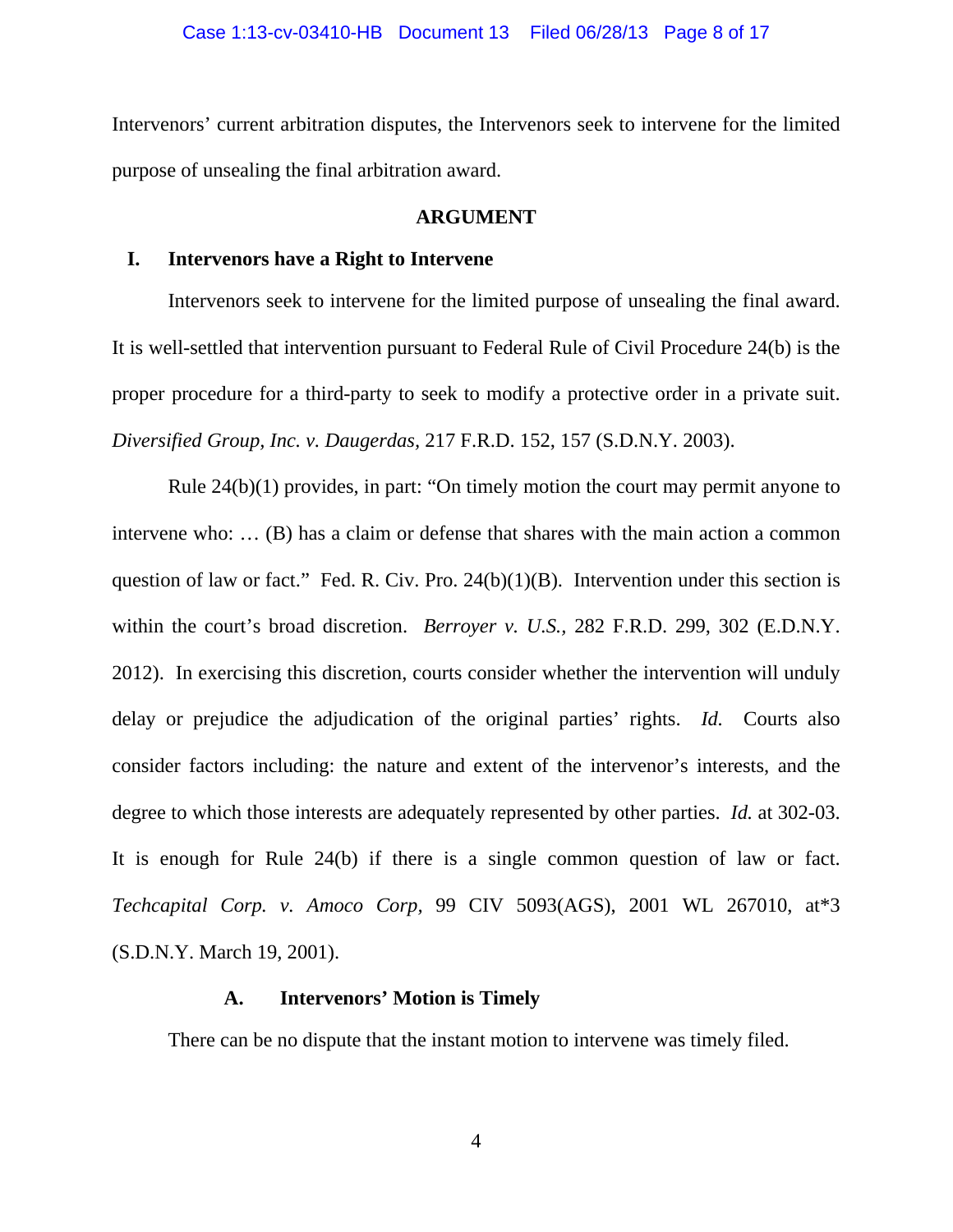#### Case 1:13-cv-03410-HB Document 13 Filed 06/28/13 Page 9 of 17

Eagle Star filed this motion to confirm a few weeks ago, on May 21, 2013. The Intervenors became aware of the action shortly thereafter on June 5, 2013. (Dotseth, Rodewald and Child Decs. at  $\P$  10.) A lapse of a few weeks is not enough to result in the application being untimely.

Moreover, there is no prejudice to the parties. Granting the motion to intervene would in no way delay the proceeding. The Court recently set the pre-trial conference for August 22, 2013, nearly two months away. The parties will therefore have more than sufficient time pursuant to Local Rule 6.1(b) to respond to the Intervenors' motion to intervene for the limited purpose of unsealing the final award in advance of the pre-trial conference. *See* S.D.N.Y.L.R. 6.1(b) ("opposing affidavits and answering memoranda to be served within fourteen days after service of the moving papers").

## **B. Intervenors have an Interest that is not Adequately Represented by the Parties to the Current Action**

 Intervenors have an interest in unsealing the final award that can only be addressed through intervention.

 First, "In addition to the common law right of access, it is well established that the public and the press have a 'qualified First Amendment right to attend judicial proceedings and access judicial documents.'" *Lugosch v. Pyramid Co. of Onondaga,* 435 F.3d 110, 120 (2d Cir. 2006) (also noting "the common law right of public access is firmly rooted in our nation's history"); *National Broadcasting Co. v. U.S.,* 635 F.2d 945, 949 (2d Cir. 1980) ("The existence of the common law right to inspect and copy judicial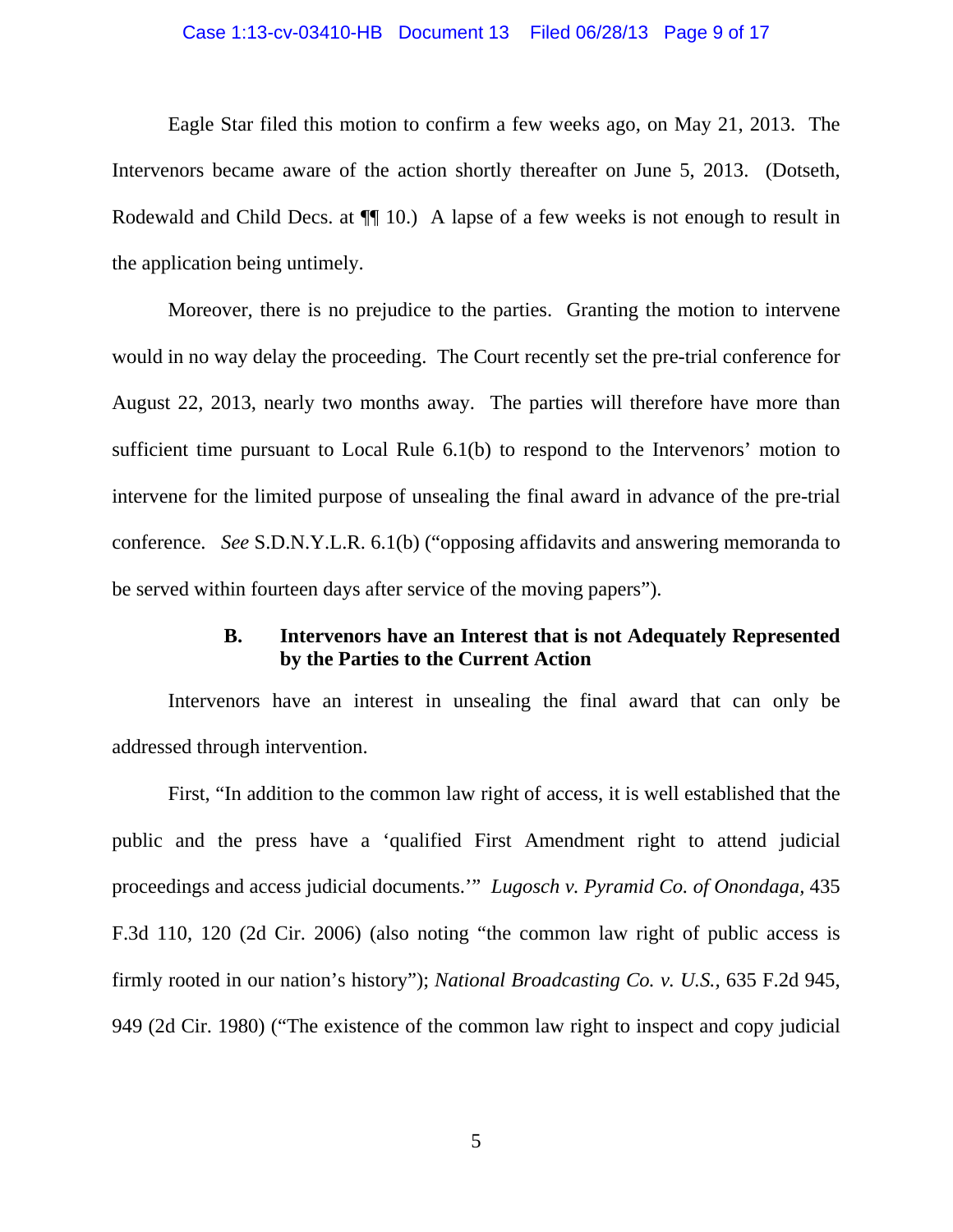records is beyond dispute." $)$ .<sup>1</sup> Such a right would be meaningless if a party could not intervene to enforce it and challenge a court's decision to allow judicial documents to be sealed. Indeed, the Second Circuit has specifically recognized that "since by its nature the right of public access is shared broadly by those not parties to the litigation, vindication of that right requires some meaningful opportunity for protest by persons other than the initial litigants, some or all of whom may prefer closure." *In re Application of the Herald Co.,* 734 F.2d 93, 102 (2d Cir. 1984). *Accord Jessup v. Luther*, 227 F.3d 993, 998 (7th Cir. 2000) (an order sealing a document triggers the "public's interest in open access," which "serves as the necessary legal predicate for intervention"). This is particularly true in the instant matter where the docket suggests the parties provided the Court with little discussion or analysis of the public's right to access before asking it to grant the right to seal. (*See generally,* Dkt. No. 1-5.)

Second, although Intervenors' right of public access to judicial documents, such as the final award, is a good and sufficient necessary legal predicate for intervention, Intervenors have additional, particularized interests that further justify intervention. Intervenors have an interest in the unsealing of the final award because that award directly addresses reinsurance contracts to which they are subscribing reinsurers, and reinsurance claims that have also been asserted against them in separate serial arbitrations commenced by Arrowood. The award Eagle Star seeks to confirm, and the Intervenors

 $\overline{a}$ 

<sup>&</sup>lt;sup>1</sup> The Court ought to be aware that the filings to confirm arbitration awards against Arrowood regarding these same underlying claims has already received coverage in the relevant reinsurance industry press, including the LexisNexis Mealey's Reinsurance News. (Dotseth Dec. at ¶ 11, at Ex. D.) Clearly, the actions of this Court on these issues is of broad interest to members of the media covering this industry.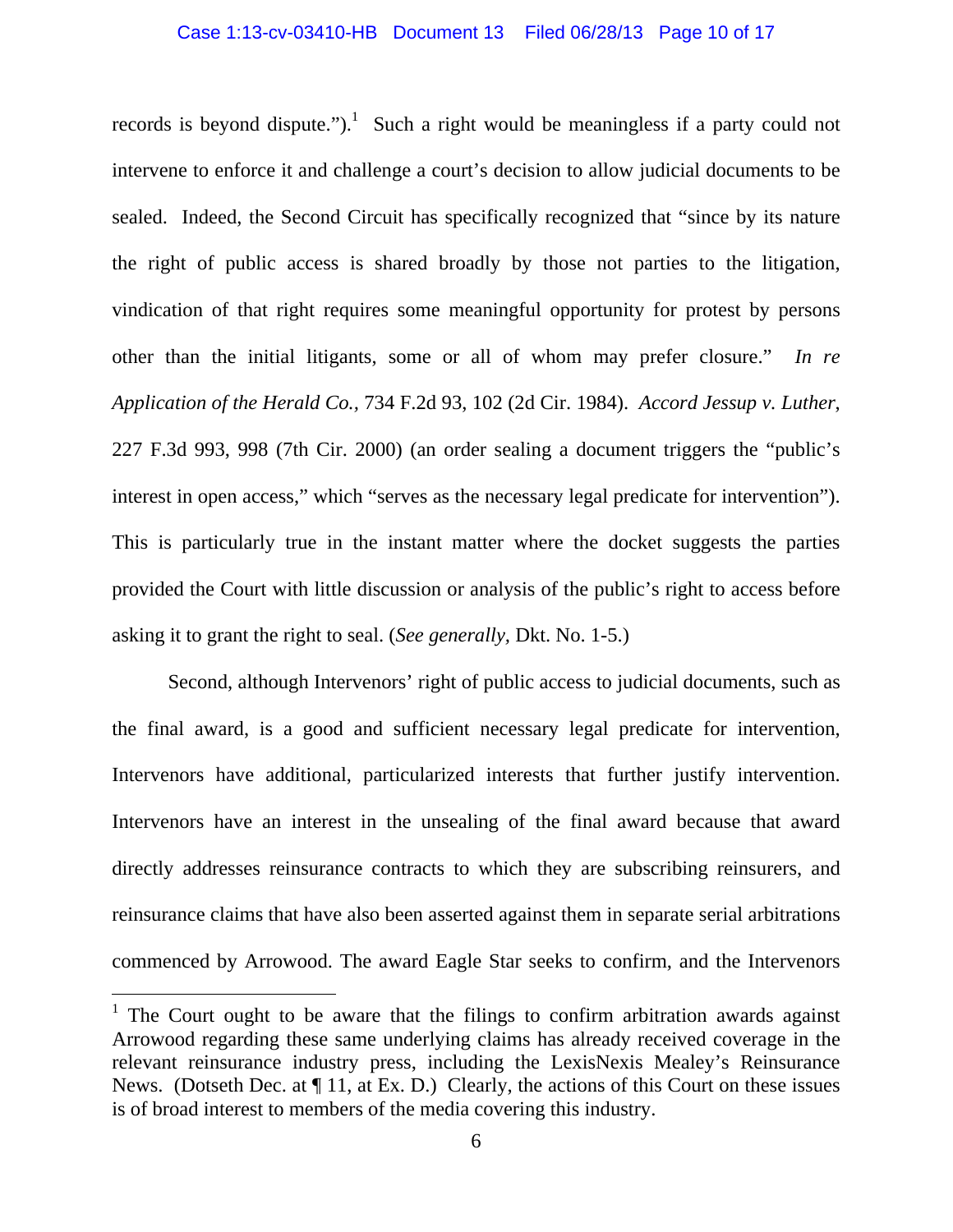#### Case 1:13-cv-03410-HB Document 13 Filed 06/28/13 Page 11 of 17

seek to unseal, addresses the same reinsurance contracts, the same underlying conduct, and the same legal issues in those active and on-going disputes between Arrowood and the Intervenors. (Dotseth Dec. at ¶ 7; Rodewald and Child Decs. at ¶¶ 9.)

As such, there is intrinsic value to Intervenors, to other subscribing reinsurers, and to the industry as a whole in knowing how an arbitration panel, typically comprised of industry veterans, has decided those issues. There is further value in unsealing the award, as doing so will provide at least a limited check on the serial arbitrations initiated by Arrowood regarding the same disputed matters, including by preventing Arrowood from using a cloak of secrecy (1) in a manner that would exacerbate Intervenors' existing concerns about internal inconsistencies in Arrowood's reinsurance claims to date; (2) to obtain an even greater advantage as a serial litigant by adjusting its arguments from arbitration to arbitration based on the reaction of each panel of industry veterans; (3) to undermine the possibility of settlement by preventing the parties from better evaluating the true settlement value of the claims asserted by Arrowood; and (4) to prevent the various other reinsurance panels from knowing that Arrowood is asserting claims that have previously been rejected.<sup>2</sup> If permitted to continue, the foregoing will tend to unnecessarily increase the costs and time associated with resolving the disputes that

 $\overline{a}$ 

 $2$  It is notable that Arrowood's arguments on the very same reinsurance contracts and very same underlying cessions have also been rejected by at least one other panel. This is apparent in Generali- U.S. Branch's motion to confirm filed in this Court on May 20, 2013. *See Generali- U.S. Branch v. Arrowood Indemnity Co.,* 13-cv-03401-WHP (S.D.N.Y. May 20, 2013). Generali's Petition notes that "Arrowood demanded arbitration against Generali under the Reinsurance Contracts for amounts allegedly due to Arrowood on account of a settlement payment made by Arrowood to its insured General Motors." *Id.* at **[8.** In its Petition, Generali asserted that the panel issued a final award denying all of Arrowood's claims and requests for relief. *Id.* at ¶10.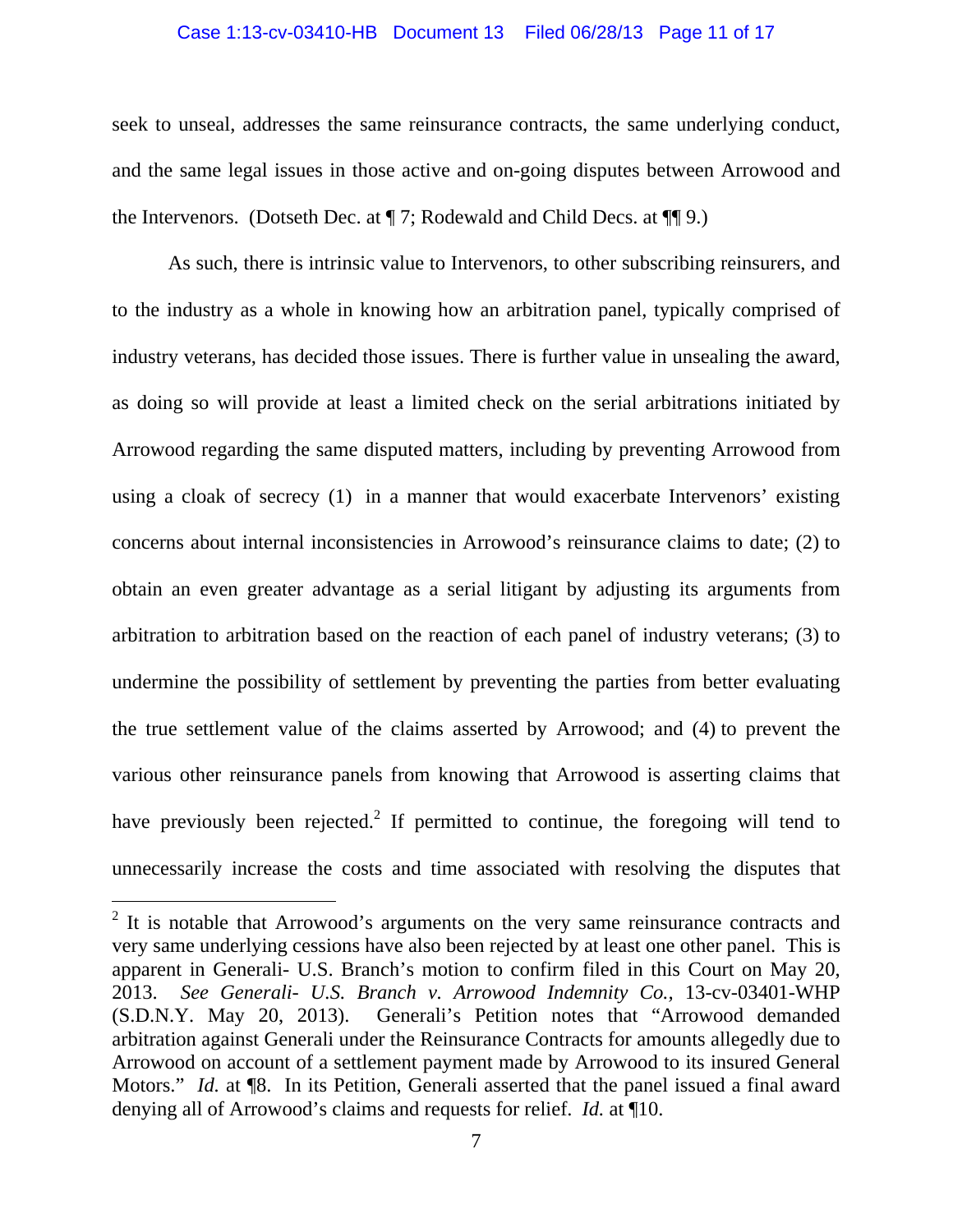### Case 1:13-cv-03410-HB Document 13 Filed 06/28/13 Page 12 of 17

Arrowood has with the Intervenors. Thus, the Intervenors have a particularized interest in unsealing the final award.

Finally, the Intervenors' interest is not adequately represented by the parties. There is no indication in the docket that any of these issues have been presented by the parties to the Court. If the necessary showing had been made, it presumably would have been reflected in the docket, particularly in light of the standards established by this Court's procedures and Individual Practices. Under the Southern District of New York's Sealed Records Filing Instructions, before a document may be filed under seal:

a protective order must be signed or a request by letter must be granted by a judge. A copy of the order or letter must be presented when filing the document. The only exceptions are if the entire action has been placed under seal or a judge has signed the sealing envelope and submits it directly to the sealed Southern District of New York records clerk.

*Requesting Court Records,* NYSD.USCOURTS.GOV, http://www.nysd.uscourts.gov/cases\_records.php?records=sealed\_records (last visited June 24, 2013). Under Section 5.M of this Court's Individual Practices, it is further stated that:

Courts have long recognized the importance of public access to judicial documents, and filing such documents under seal in an exceptional procedure. I will carefully and skeptically review requests and stipulations to file documents under seal. In order to ensure the existence of a genuine need to seal a document, a party should be ready to demonstrate that a clearly defined and serious injury would result from disclosure.

*Individual Practices of Judge Harold Baer, Jr*., available at: http://www.nysd.uscourts.gov/cases/show.php?db=judge\_info&id=552 (last visited June 24, 2013).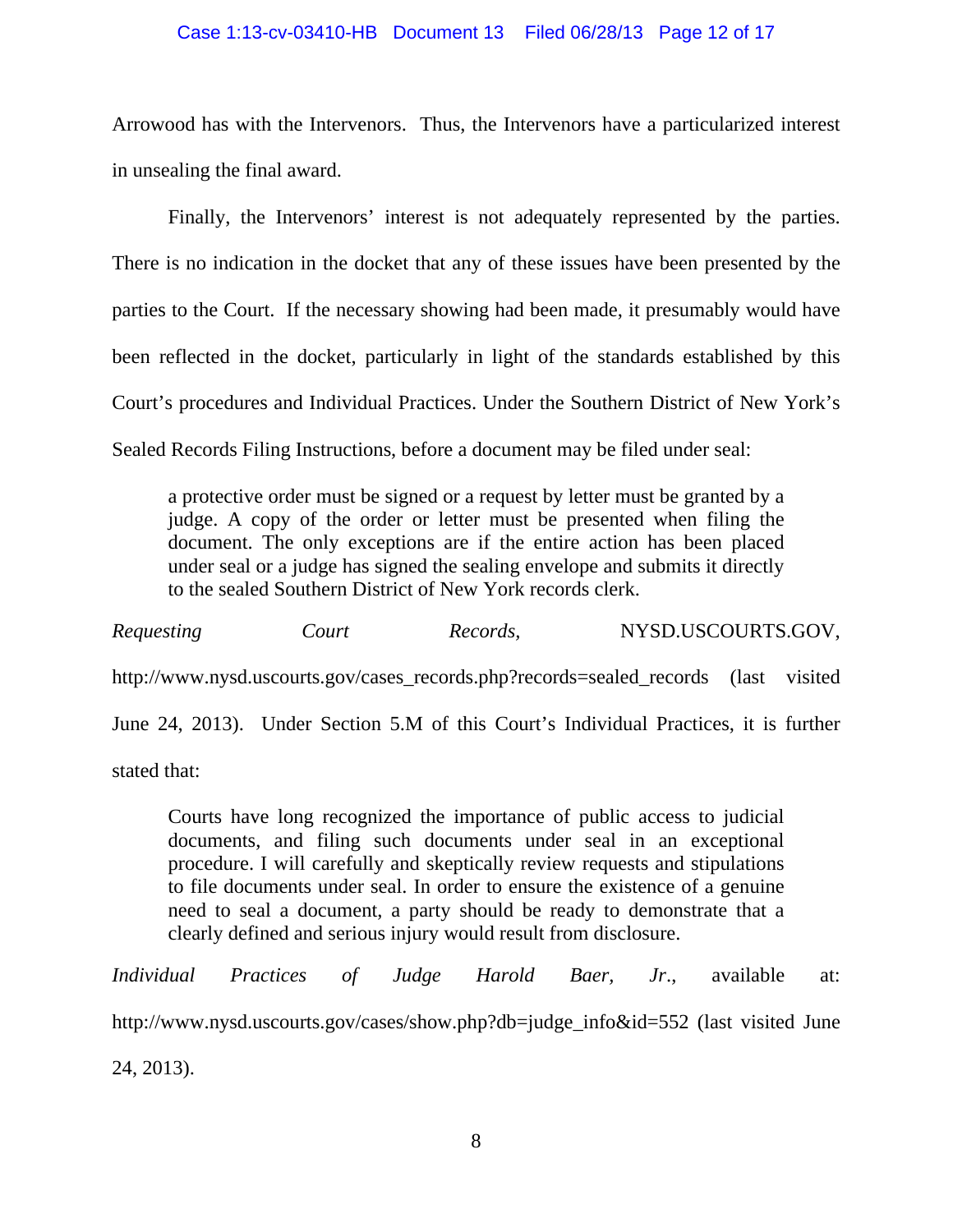#### Case 1:13-cv-03410-HB Document 13 Filed 06/28/13 Page 13 of 17

However, instead of demonstrating that the parties attempted to meet this burden, the docket reflects that the order to seal the final award was made without any briefing (and certainly no substantive or extensive briefing) from the parties being reflected on the docket. This lack of substantive briefing demonstrates that the Intervenors', and the public's, interest in access to the final award was not, and is not, adequately protected by the parties. It is already evident from the actions of the parties that they do not intend in any manner to argue for the final award to be unsealed. This is, of course, not surprising since confirmation of the award would fully and finally resolve the issues between these parties, thereby eviscerating any interest they would have in preventing Arrowood from asserting the same failed arguments in subsequent arbitrations.

Because this motion to intervene was timely filed to protect an interest not otherwise protected by the parties, the Court should permit the Intervenors to intervene for the limited purpose of unsealing the final award.

### **II. Motion To Unseal.**

 There is a strong presumption that judicial proceedings and documents are a matter of public record. *See, e.g., Istithmar World PJSC v. Amato,* 12 Civ 7472, 2013 WL 66478, at  $*3$  (S.D.N.Y. Jan. 7, 2013). "This presumption of access is based on the need for federal courts, although independent—indeed, particularly because they are independent—to have a measure of accountability and for the public to have confidence in the administration of justice." *Aioi Nissay Dowa,* 2012 WL 3583176 at \*5.

Arbitration awards are "indisputably judicial documents to which the presumption of access attaches." *Century Indemnity Co. v. AXA Belgium,* 11 CIV 7263, 2012 WL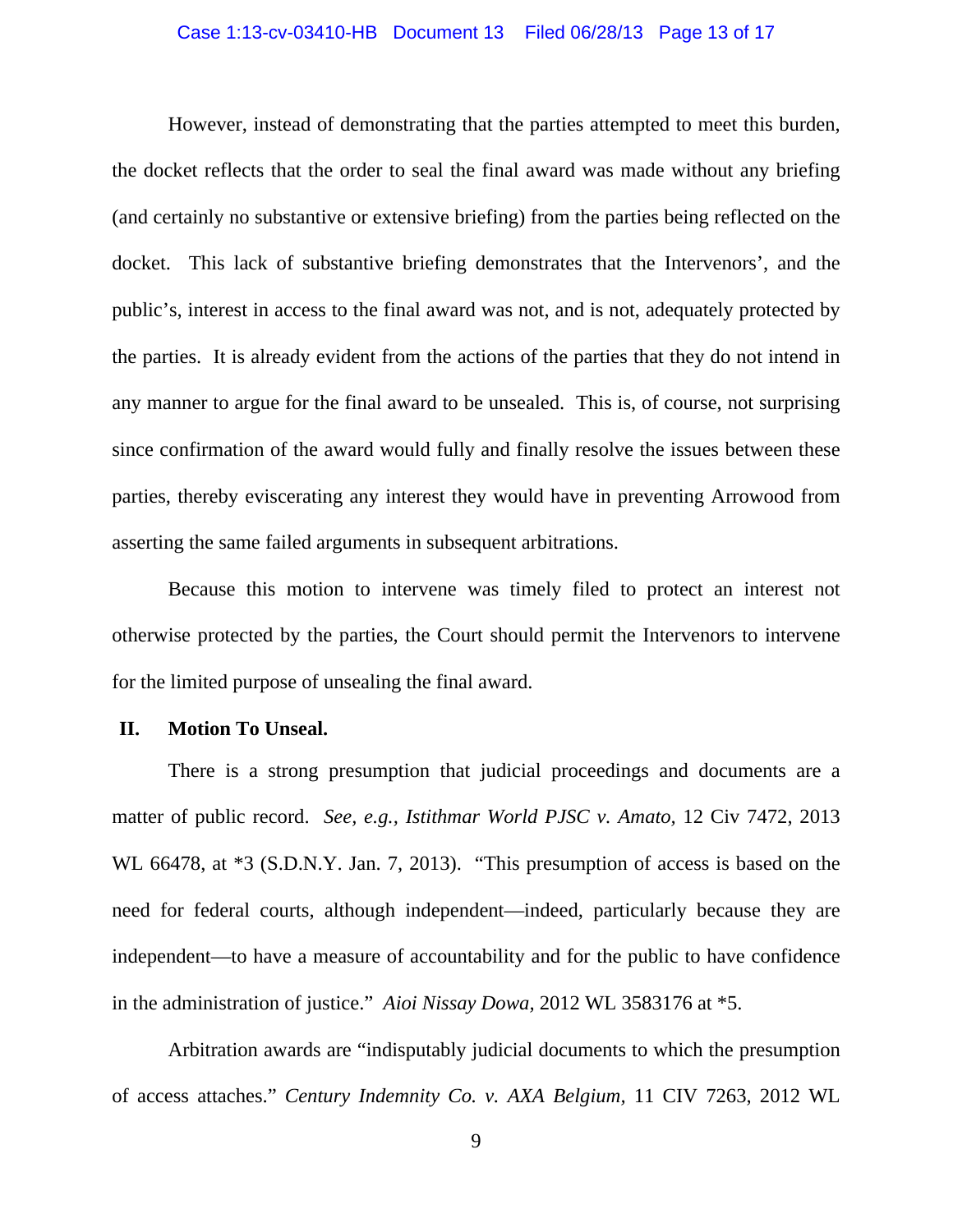4354816, at \*13 (S.D.N.Y. Sept. 24, 2012). In fact, this Court recently noted that "Courts in this district have generally been loath to seal arbitration awards." *Istithmar,* 2013 WL 66478 at \*3. In so concluding it noted, "Disputants may be drawn to arbitration out of a desire for privacy, but once one side seeks judicial confirmation of an arbitral award, that petition, as well as the underlying award, become 'judicial documents' to which the common law right of access is presumed to attach." *Id.* 

Therefore, in considering this motion to remove the sealing from the final award, the issue the Court must address is whether the party, or parties, seeking to keep the documents sealed has rebutted the strong presumption of access. *See id; Diversified,* 217 F.R.D. at 158 (noting that once the presumption is established, courts then must balance the countervailing factors such as law enforcement concerns, judicial efficiency, and the privacy interests of the parties, against the presumption).

Here, the parties did not submit extensive briefing relating to the sealing of the final award. By failing to do so, the parties failed to set forth sufficient substantive reasoning by which this Court may conclude they have overcome the strong presumption of access.

However, Intervenors suspect that one or both of the parties will argue that the final award is subject to a confidentiality agreement and therefore was properly sealed. Courts in this jurisdiction have routinely concluded that the "mere existence of a confidentiality agreement covering judicial documents is insufficient to overcome the presumption of access … and have consistently refused to seal the record of a petition to confirm an arbitration award, notwithstanding the existence of such an agreement." *Aioi*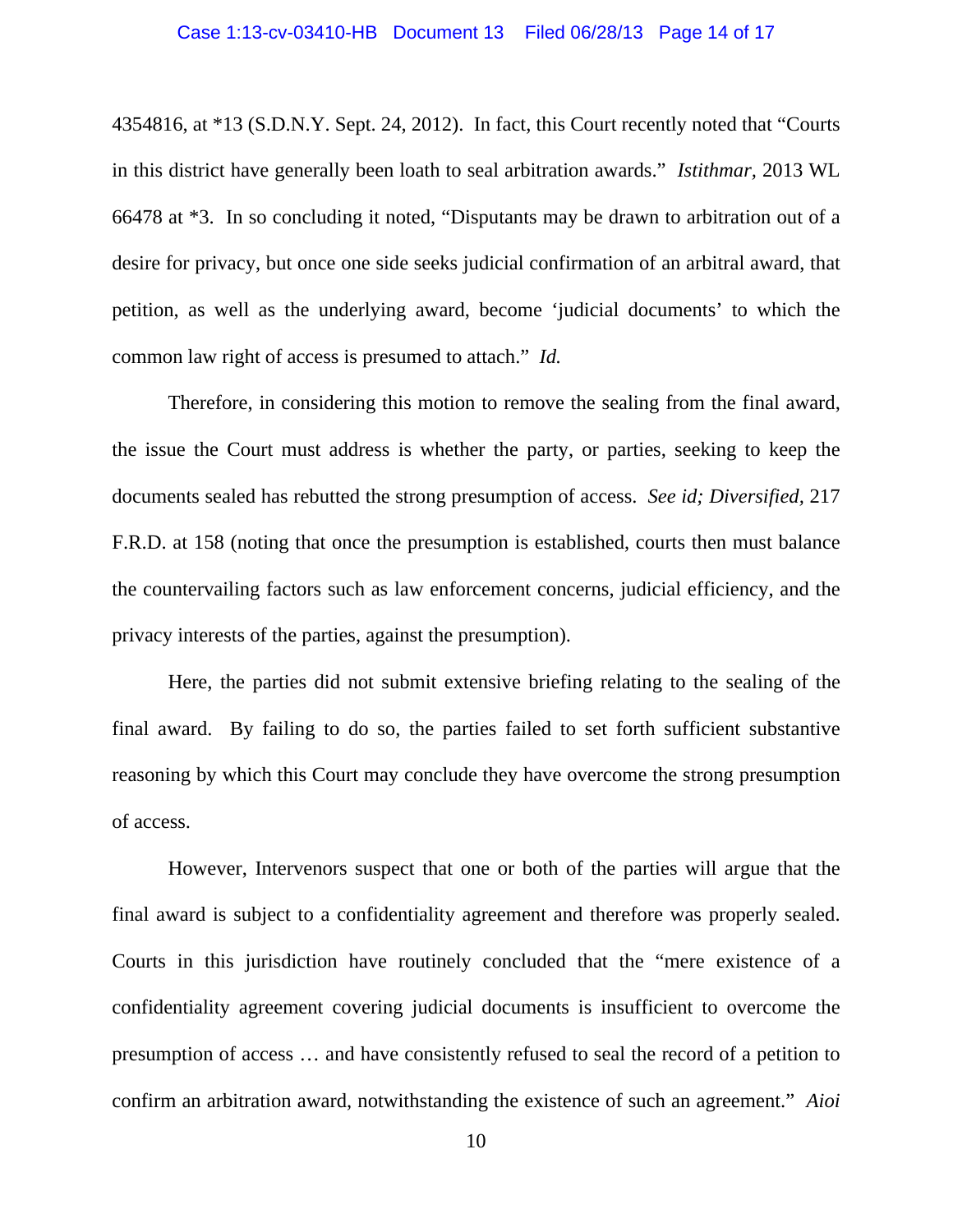#### Case 1:13-cv-03410-HB Document 13 Filed 06/28/13 Page 15 of 17

*Nissay Dowa,* 2012 WL 3583176 at \*6. This conclusion recognizes that "while parties are permitted to keep their private undertakings from the prying eyes of others the circumstance changes when a party seeks to enforce in federal court the fruits of their private agreement to arbitrate, i.e., the arbitration award." *Century Indemnity,* 2012 WL 4354816 at \*14. These prior decisions make clear that a confidentiality agreement is insufficient to overcome the strong presumption of access.

Finally, Intervenors expect that one or both parties will assert that proprietary and confidential information is included in the arbitration award. Of course, every arbitration award includes information that one side or the other does not want public: the fact that, and circumstances under which, it lost an arbitration. That, however, is not enough. In order for such a contention to overcome the strong presumption in favor of access, the party seeking to seal an award must show why the type of information found in the award is different or more proprietary than one might find in any other case concerning a contractual dispute. *Istithmar,* 2013 WL 66478 at \*4. As a general matter, proprietary information consists of trade secrets or other matter, the disclosure of which would harm a party's ability to compete, and this must be shown with "a particular and specific demonstration of fact showing that disclosure would result in an injury sufficiently serious to warrant [continued] protection." *See Koch v. Greenberg*, 07 CIV 9600 (BSJ/DF), 2012 WL 1449186, at \*2 (S.D.N.Y. April 13, 2012) (addressing protective order) (citation omitted); *Topalian v. Hartford Life Ins. Co.*, \_\_\_ F.Supp.2d \_\_\_, 2013 WL 2147553 (E.D.N.Y. May 16, 2013) (rejecting argument that public-record quotations from insurer's claims manual that court had previously included in a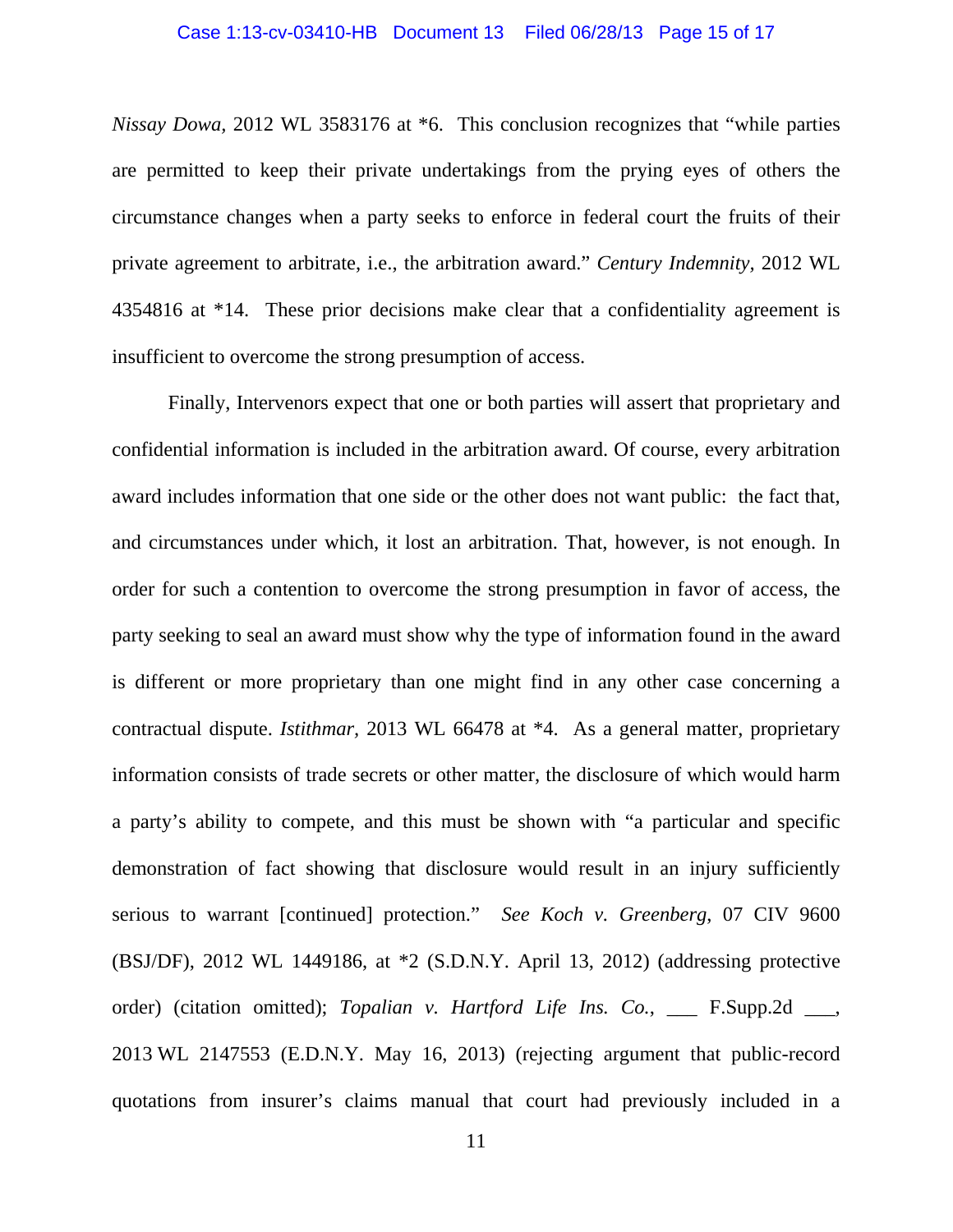#### Case 1:13-cv-03410-HB Document 13 Filed 06/28/13 Page 16 of 17

protective order "would have a deleterious effect on Hartford's ability to compete in the insurance marketplace," and stating "the court is not convinced that Hartford will suffer any harm").

The parties have not met and presumably cannot meet this heavy burden. The contracts at issue date back *more than forty years*. The insurance settlements at issue have *already been paid* by Arrowood, and they have been submitted under those same contracts to a multitude of subscribing reinsurers. As such, the parties cannot clear the hurdle of demonstrating that the award contains information different from other similar contractual disputes that would somehow entitle these parties to a full or partial judicial seal, despite the heavy presumption in favor of public access.

Because arbitral awards are subject to public scrutiny as a judicial document, Intervenors respectfully request the Court grant its motion to unseal the final award.

### **CONCLUSION**

In light of the above, Intervenors respectfully request the Court grant their motion to intervene for the limited purpose of unsealing the final arbitration award, and grant their motion to unseal the same.